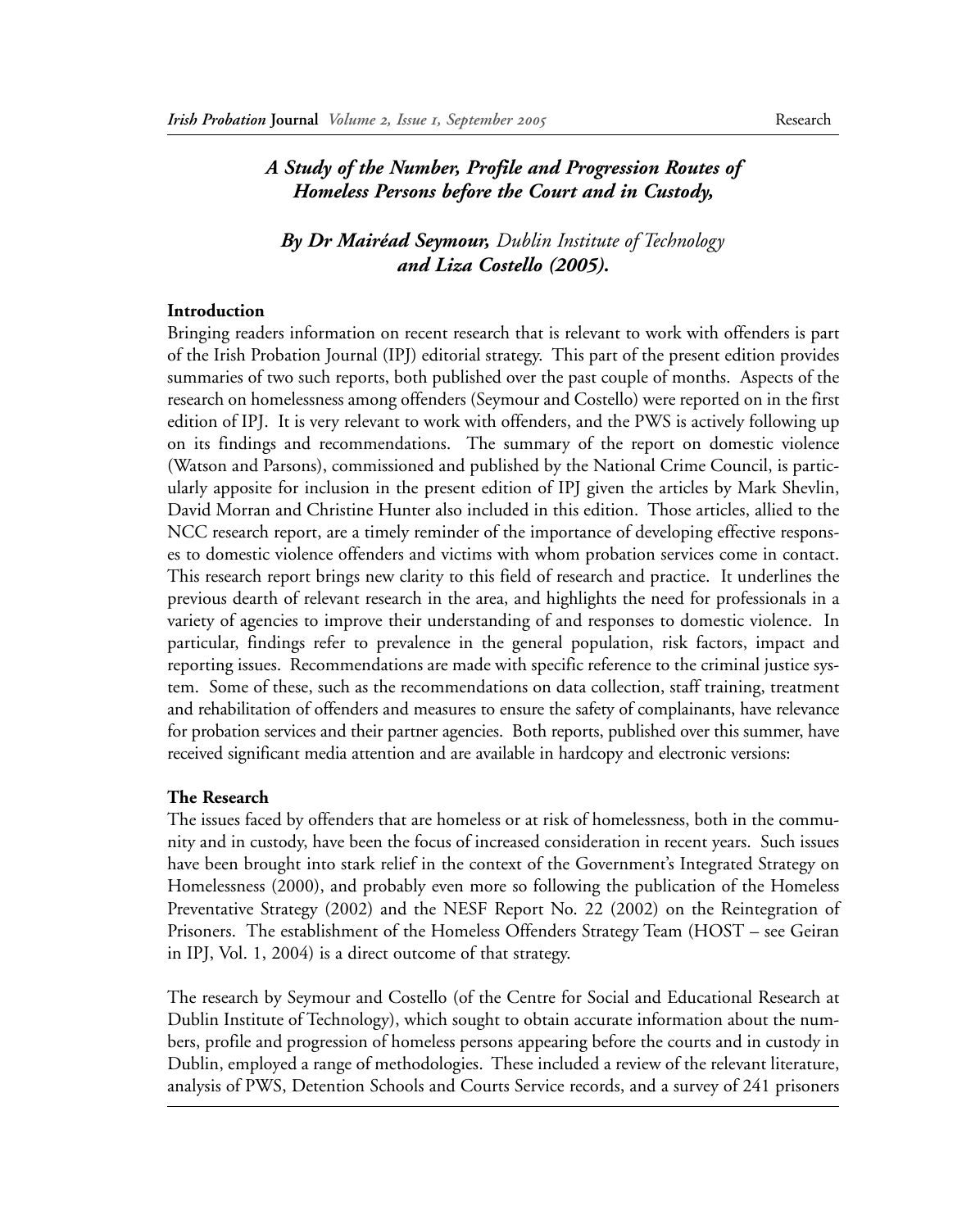in custody in Dublin prisons and places of detention; as well as in-depth interviews with the prisoner sample; focus groups with PWS staff and consultation with a range of service providers in local authorities, health services and homeless services. The research set out to 'generate path-finding information relevant to Probation and Welfare Service policy formulation, service development, planning and deployment of resources' and 'suggest new responses…'

## **The research found inter alia that:**

- Official statistics under-represent the numbers of homeless individuals in the criminal justice system, with women being disproportionately highly represented in both courts and prison samples,
- 1.6% of those appearing before the courts and 9.3% of those referred by the courts to the PWS (over a six week period) were homeless,
- In the prison sample, 54% had experienced homelessness at least once prior to imprisonment, with many experiencing lengthy periods homeless,
- 25% of prisoners were homeless on committal to prison,
- Approximately half of all homeless offenders progressing through the criminal justice system, and 73% of all (those homeless) referred to the PWS, were under 30 years of age,
- Homeless offenders rated highly on a range of indicators of disadvantage, including poor education, employment, accommodation, lack of family and other supports, drug and alcohol misuse, and mental health issues,
- Youth homelessness emerged as a significant factor in subsequent homelessness histories and progression routes,
- 64% of prisoners who experienced homelessness had first done so before 19 years of age,
- Many offenders experienced difficulty accessing accommodation and other services.

Findings specifically related to offending and sanctions, including PWS supervision, included that homeless offenders had high rates of arrest, charge and conviction, and were more likely to accumulate higher numbers of charges than other (non-homeless) offenders, although the offending by the homeless sample tended to be of a less serious nature. Homeless prisoners tended to have spent significant periods of time in custody. Almost half of those had previously been on PWS supervision. The research identified a range of difficulties for Probation and Welfare Officers in supervising homeless offenders on community sanctions. These included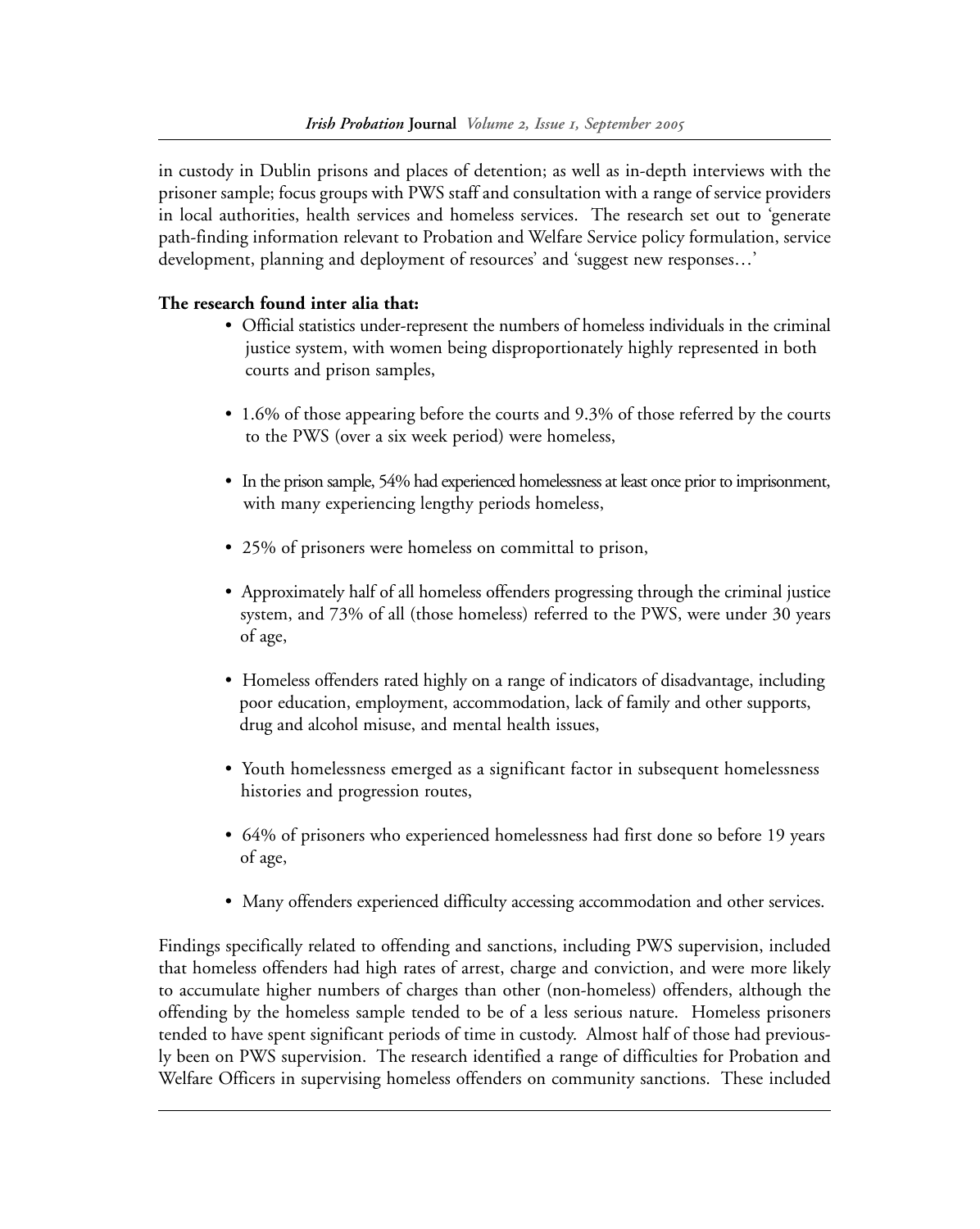difficulties tracking homeless individuals, case management dominated by complex and chronic series of crises, and difficulties accessing appropriate accommodation. Challenges in the reintegration of homeless prisoners after release were also identified, as were particular issues identified by respondents in accessing homeless services.

The report makes a range of recommendations which should assist and inform policy and practice. These include:

- Homeless prisoners be recognised as a sub-group of the homeless population,
- Specific responsibilities of respective agencies in relation to homeless offenders be clarified by the Cross Department Team on Homelessness,
- Community sanctions be considered for homeless offenders where possible,
- That the PWS consider introducing improved ways of engaging and working with homeless offenders,
- That the PWS build on existing contacts to improve and develop services to homeless offenders, including partnerships with drug treatment agencies,
- The Homeless Person's Unit (Dublin) and other such in-reach initiatives be developed in other institutions across the Irish Prison Service (IPS) estate,
- Drug-free units in prisons to be more widely available,
- The PWS and IPS to encourage and foster family contact with prisoners,
- Provision be made for more widely available and user-friendly, basic information and advice services on housing, welfare entitlements and support services to prisoners in all custodial institutions, and
- Local authorities to provide clear and user-friendly information to homeless individuals on the operation of their housing and homeless lists and to simplify the associated processes, as well as ensuring access to an increased range of housing options.

The researchers highlight the need, evidenced from the international research, for reintegration planning to begin at the earliest stage in the sentence. In this regard, the advancement of effective, multi-disciplinary positive sentence management for all prisoners is recommended, as a way of preventing homelessness and addressing the problem where it already exists.